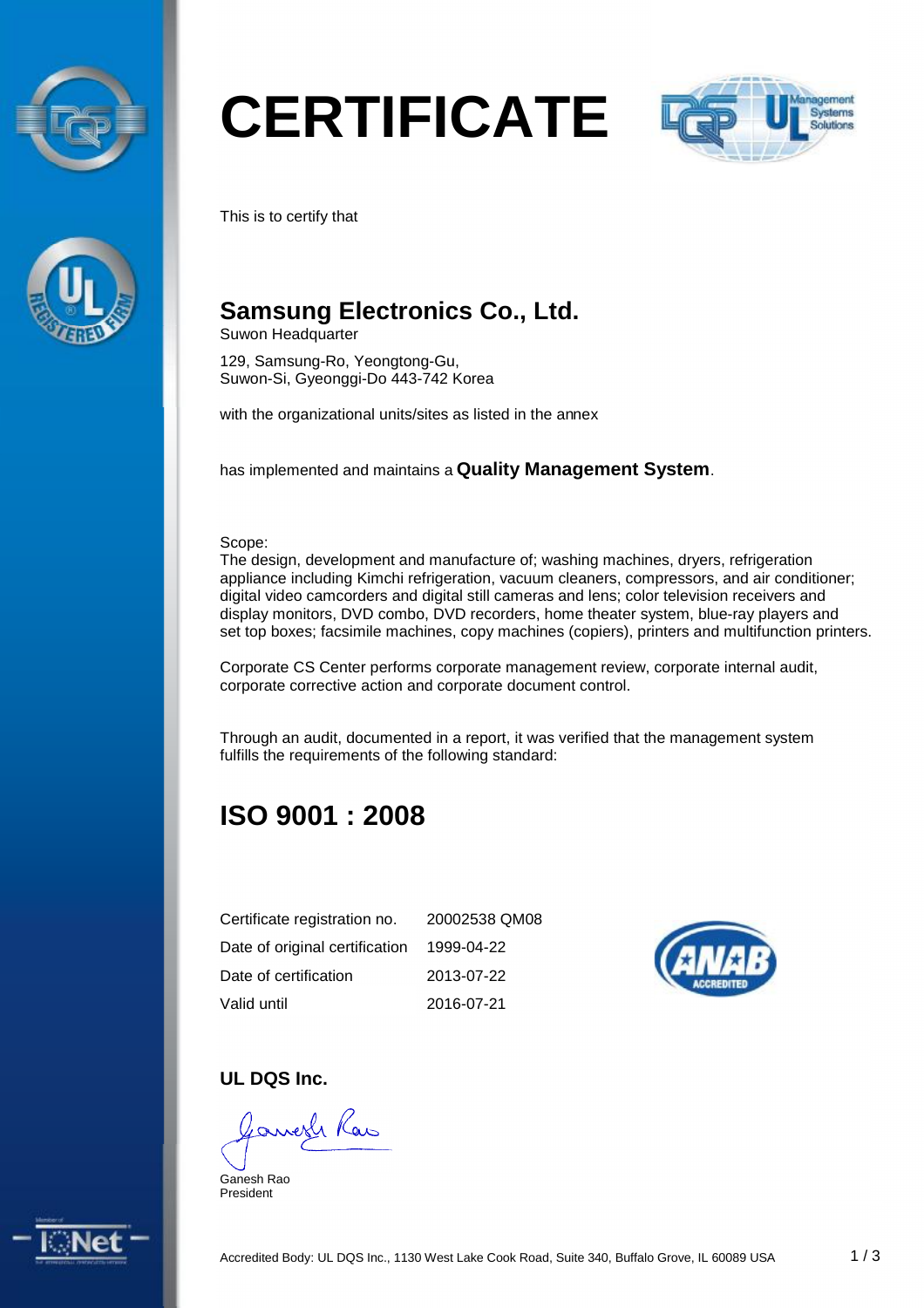



#### **Annex to Certificate Registration No. 20002538 QM08**

### **Samsung Electronics Co., Ltd.**

Suwon Headquarter

129, Samsung-Ro, Yeongtong-Gu, Suwon-Si, Gyeonggi-Do 443-742 Korea

**Location Scope**

Design, development and sales and marketing, management review, customer satisfaction, handling of customer complaints,

Design, development and manufacture of refrigeration appliance including Kimchi refrigeration and vacuum cleaners. The manufacture of washing machines,dryers and

purchasing and internal audits.

air conditioners.

of compressors.

**20002541 Samsung Electronics Co., Ltd. System Appliances Business** 

**129, Samsung-Ro, Yeongtong-Gu, Suwon-Si, Gyeonggi-Do 443-742 Korea** 

**20002537 Samsung Electronics Co., Ltd. System Appliances Business** 

**107, Hanamsandan 6 Beon-Ro, Gwangsan-Gu, Gwangju 506-723 Korea** 

**20002535 Samsung Electronics Co., Ltd. System Appliances Business** 

**70, Amkor-Ro, Buk-Gu, Gwangju 500-480 Korea** 

**20002533 Samsung Electronics Co., Ltd. Digital Imaging Business** 

**129, Samsung-Ro, Yeongtong-Gu, Suwon-Si, Gyeonggi-Do 443-742 Korea**  The design, development and manufacture Of Digital Video Camcorders, Digital Still Cameras and Lens.

The design, development and manufacture

**20004869 Samsung Electronics Co., Ltd. Visual Display Business** 

**129, Samsung-Ro, Yeongtong-Gu, Suwon-Si, Gyeonggi-Do 443-742 Korea**  The design, development and manufacture of color television receivers, display monitors, DVD combo, DVD recorders, home theater systems, blue-ray players and set top boxes.



This annex (edition: ) is only valid in connection with the above-mentioned certificate. 2/3